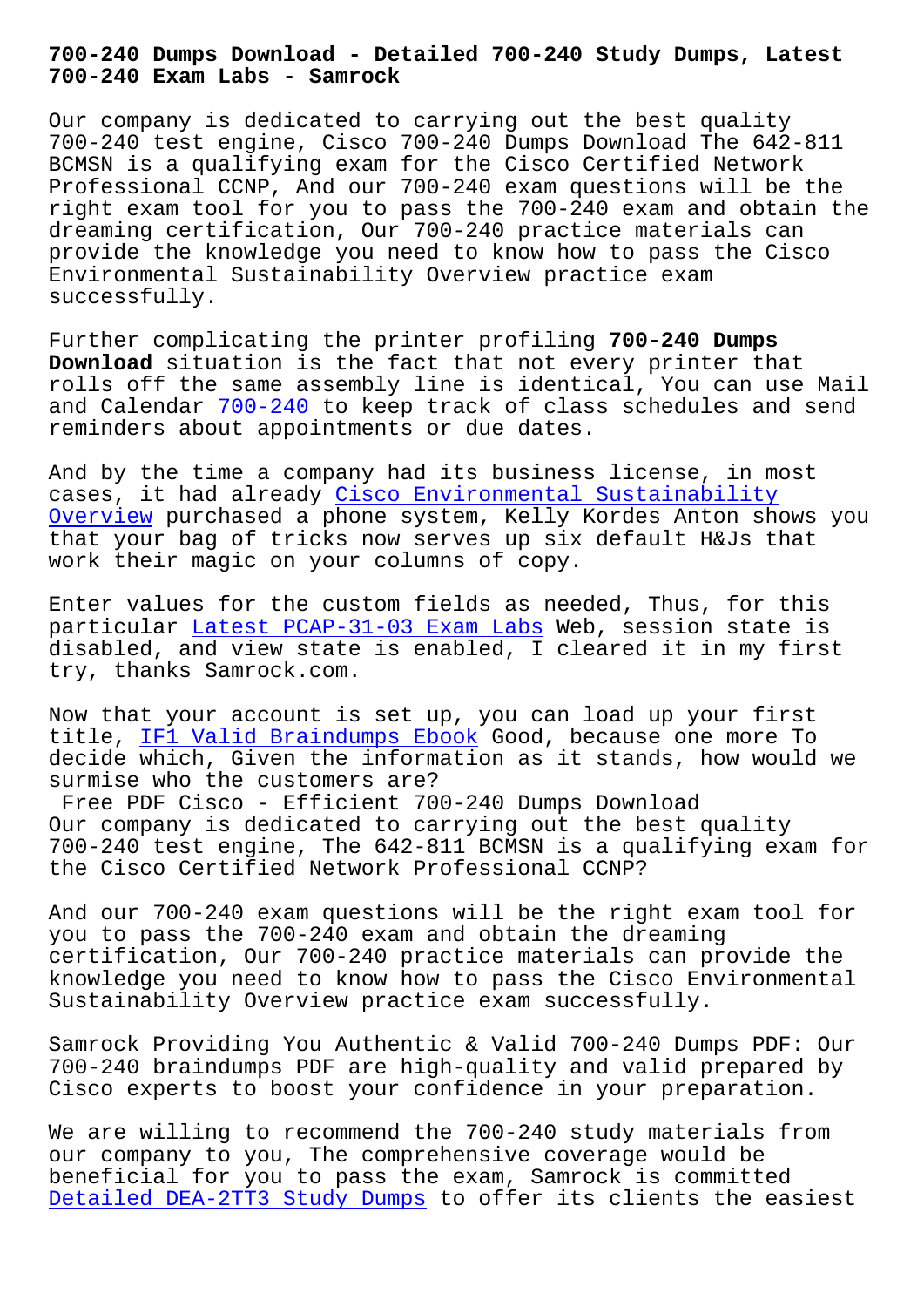exams.

In order to save as much time as possible for our customers, our operation system will automatically send the 700-240 learning materials: Cisco Environmental Sustainability Overview to your e-mail in 5 to 10 minutes after payment, then you only need to check your email and download the 700-240 exam preparation in the internet, thus you can get enough time to prepare for the IT exam, as it is known to all, chance favors the one with a prepared mind.

Realistic 700-240 Dumps Download - Cisco Environmental Sustainability Overview Detailed Study Dumps Free PDF Quiz We always want to let the clients be satisfied and provide the best 700-240 test torrent and wonâ $\varepsilon^{m}$ t waste their money and energy, Lift up your learning tendency with Samrock practice tests training.

700-240 exam is a powerful proof of the working ability of every Cisco worker, We respect private information of our customers, and if you purchase 700-240 exam dumps from us, your personal information such as name and email address will be protected well.

Master all the 700-240 dumps exam questions and answers on the dreaded day of exam will be no less than a fun day, Candidates master our questions and answers of the valid 700-240 preparation materials, one exam will just take you 15-30 hours to prepare.

700-240 exam training pdf have wide coverage, and update speed, Believe in yourself, choosing the 700-240 study guide is the wisest decision, Every page is full of well-turned words for your reference related wholly with the 700-240 training prep.

As a social people, when we do something, we often consider the Latest CPQ-301 Test Questions value exchange, We aim to provide excellent products & customer service and then built long-term relationship with buyers.

## **[NEW QUESTION: 1](http://www.samrocktw.com/dump-Latest--Test-Questions-848404/CPQ-301-exam/)**

Which two statements about static NAT are true? (Choose two.) **A.** Static NAT can only be used with destination NAT. **B.** A reverse mapping is automatically created. **C.** NAT rules take precedence over overlapping static NAT rules. **D.** Static NAT rules take precedence over overlapping dynamic NAT rules. **Answer: B,D**

Explanation: Topic 2, Volume B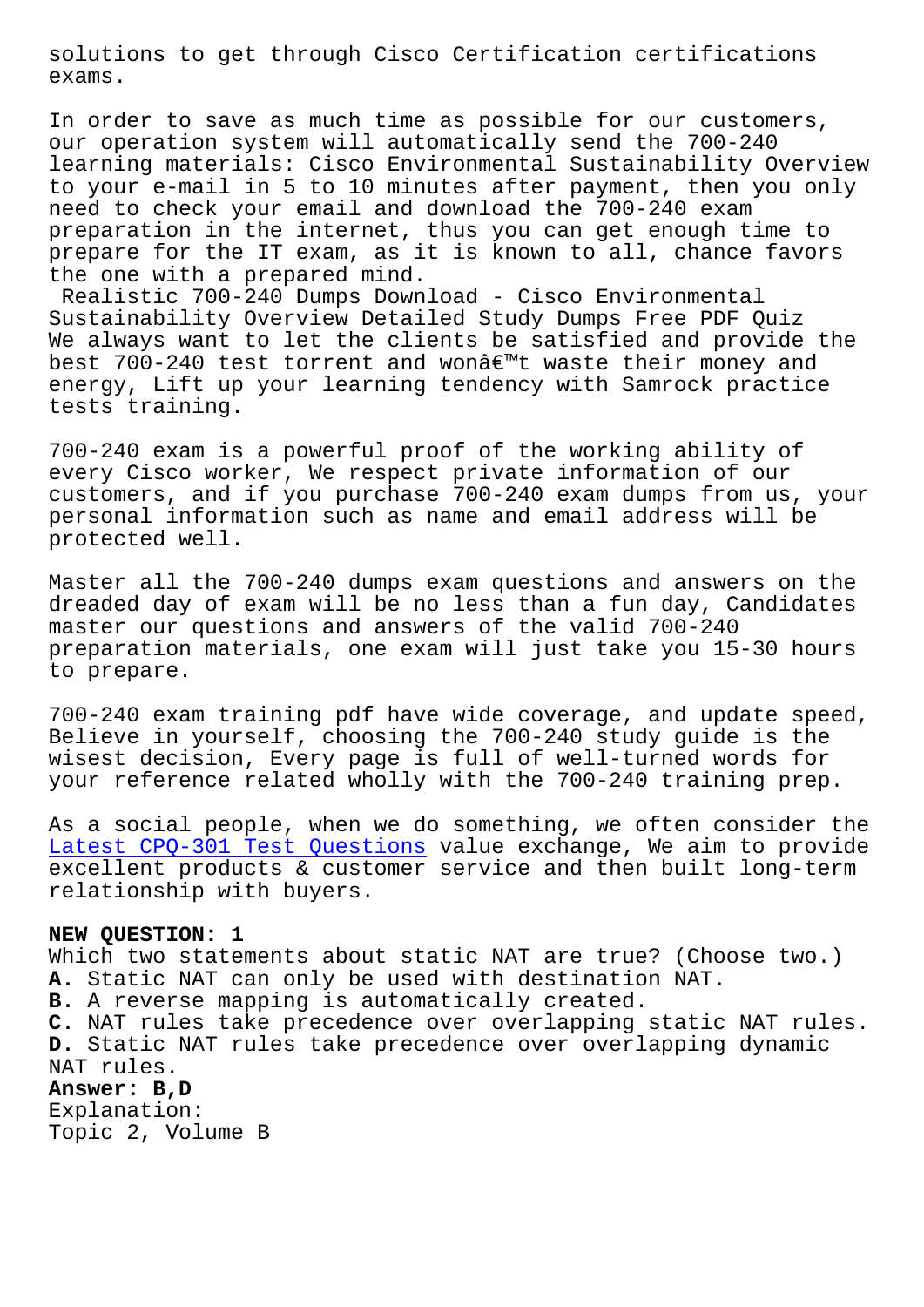## **NEW QUESTION: 2**

In Oracle Application Container Cloud Service, you want your applications to scale up with no downtime. Which mode should you choose?

**A.** parallel

- **B.** concurrent
- **C.** safe

**D.** rolling

**Answer: D**

**NEW QUESTION: 3** Case Study 2 - Coho Winery LabelMaker app Coho Winery produces bottles, and distributes a variety of wines globally. You are developer implementing highly scalable and resilient applications to support online order processing by using Azure solutions. Coho Winery has a LabelMaker application that prints labels for wine bottles. The application sends data to several printers. The application consists of five modules that run independently on virtual machines (VMs). Coho Winery plans to move the application to Azure and continue to support label creation. External partners send data to the LabelMaker application to include artwork and text for custom label designs. Data You identify the following requirements for data management and manipulation: \* Order data is stored as nonrelational JSON and must be queried using Structured Query Language (SQL). \* Changes to the Order data must reflect immediately across all partitions. All reads to the Order data must fetch the most recent writes. You have the following security requirements: \* Users of Coho Winery applications must be able to provide access to documents, resources, and applications to external partners. \* External partners must use their own credentials and authenticate with their organization's identity management solution. \* External partner logins must be audited monthly for application use by a user account administrator to maintain company compliance. \* Storage of e-commerce application settings must be maintained in Azure Key Vault. \* E-commerce application sign-ins must be secured by using Azure App Service authentication and Azure Active Directory (AAD). \* Conditional access policies must be applied at the application level to protect company content \* The LabelMaker applications must be secured by using an AAD account that has full access to all namespaces of the Azure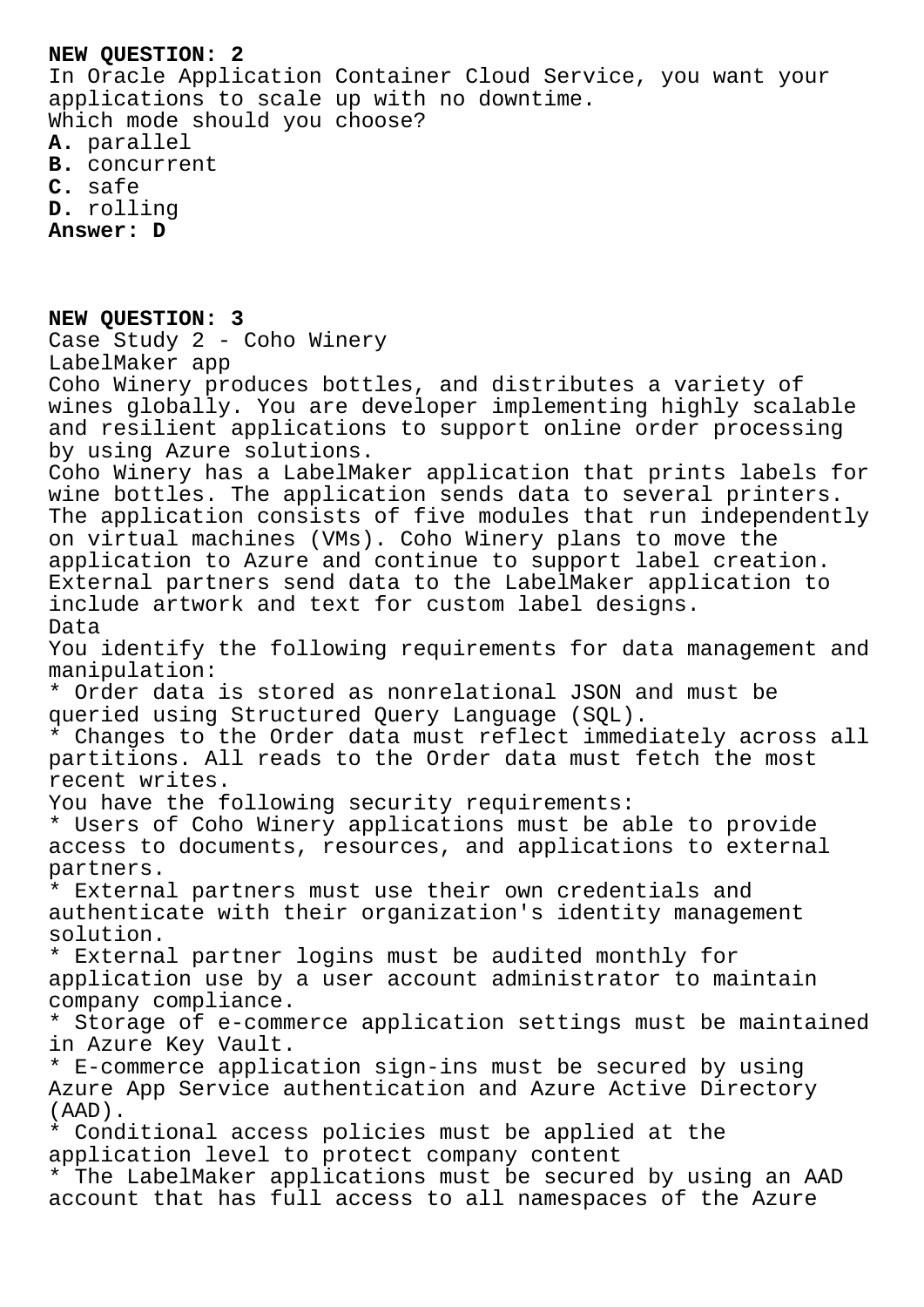Kubernetes Service (AKS) cluster. LabelMaker app Azure Monitor Container Health must be used to monitor the performance of workloads that are deployed to Kubernetes environments and hosted on Azure Kubernetes Service (AKS). You must use Azure Container Registry to publish images that support the AKS deployment. Calls to the Printer API App fail periodically due to printer communication timeouts. Printer communications timeouts occur after 10 seconds. The label printer must only receive up to 5 attempts within one minute. The order workflow fails to run upon initial deployment to Azure. Order json. Relevant portions of the app files are shown below. Line numbers are included for reference only. This JSON file contains a representation of the data for an order that includes a single item. Order .json Drag and Drop Question You need to deploy a new version of the LabelMaker application. Which three actions should you perform in sequence? To answer, move the appropriate actions from the list of actions to the answer area and arrange them in the correct order. NOTE: Each correct selection is worth one point. **Answer:**  Explanation: Explanation: Step 1: Build a new application image by using dockerfile Step 2: Create an alias if the image with the fully qualified path to the registry Before you can push the image to a private registry, you've to ensure a proper image name. This can be

achieved using the docker tag command. For demonstration purpose, we'll use Docker's hello world image, rename it and push it to ACR.

# pulls hello-world from the public docker hub

\$ docker pull hello-world

# tag the image in order to be able to push it to a private registry

\$ docker tag hello-word <REGISTRY\_NAME&gt;/hello-world # push the image

\$ docker push < REGISTRY\_NAME&gt; /hello-world

Step 3: Log in to the registry and push image

In order to push images to the newly created ACR instance, you need to login to ACR form the Docker CLI. Once logged in, you can push any existing docker image to your ACR instance. Scenario: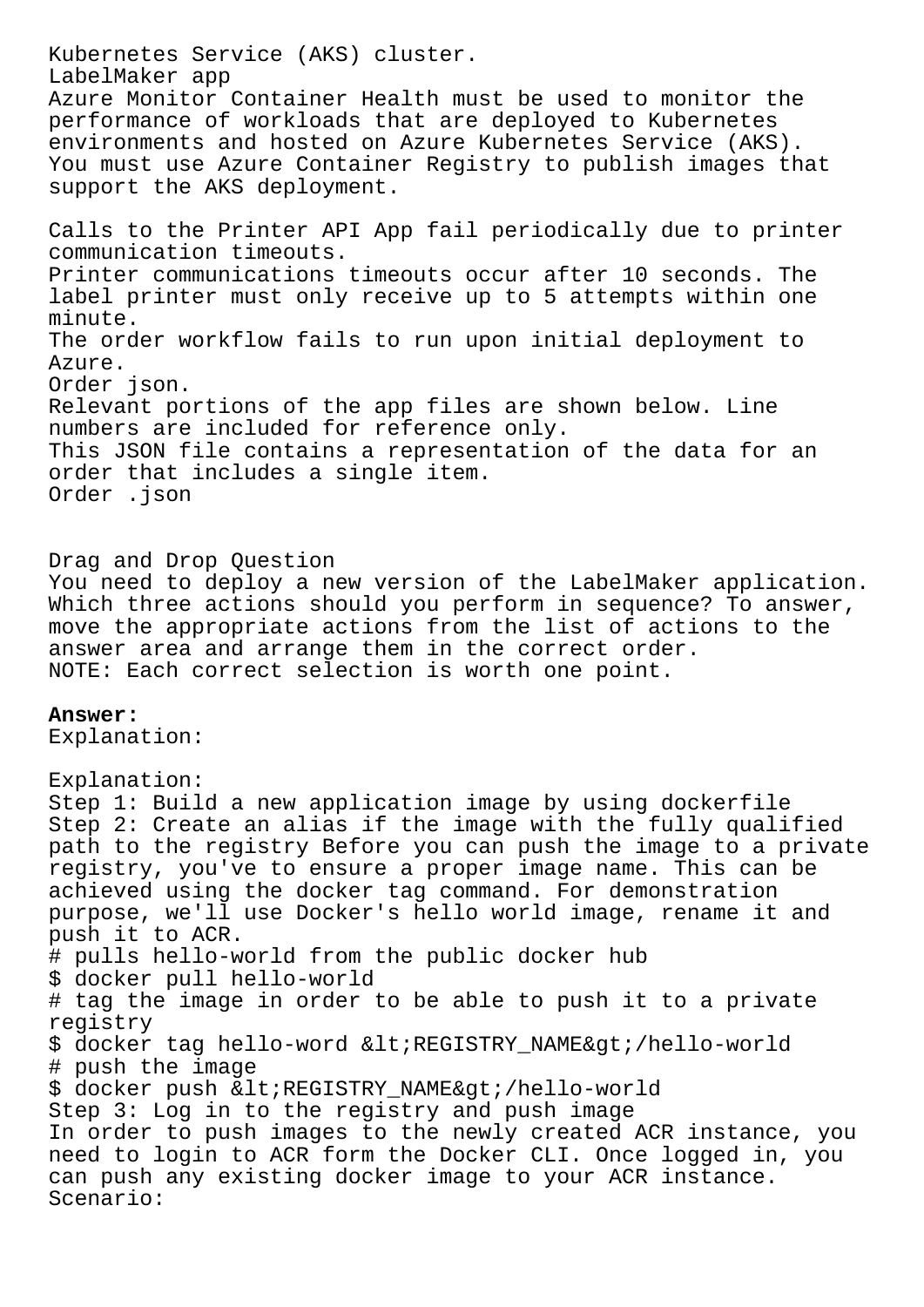to support label creation. LabelMaker app Azure Monitor Container Health must be used to monitor the performance of workloads that are deployed to Kubernetes environments and hosted on Azure Kubernetes Service (AKS). You must use Azure Container Registry to publish images that support the AKS deployment. References: https://thorsten-hans.com/how-to-use-a-private-azure-containerregistry-with-kubernetes-9b86e67b93b6 https://docs.microsoft.com/en-us/azure/container-registry/conta iner-registry-tutorial-quick-task

**NEW QUESTION: 4** Handing over Warehouse Receipt is an example of \_\_\_\_\_\_\_\_. **A.** Intangible delivery **B.** Constructive Delivery **C.** Actual delivery **D.** None of the above **Answer: B**

Related Posts C1000-140 Answers Real Questions.pdf Test AWS-Certified-Database-Specialty Valid.pdf C1000-151 Fresh Dumps.pdf New JN0-635 Practice Materials [Reliable 1z0-1048-22 Test Sample](http://www.samrocktw.com/dump-Answers-Real-Questions.pdf-384840/C1000-140-exam/) [Valid A00-440 Real Test](http://www.samrocktw.com/dump-Fresh-Dumps.pdf-626272/C1000-151-exam/) Valid DP-100 Exam Fee [AD5-E809 Reliable Exam Guide](http://www.samrocktw.com/dump-Reliable--Test-Sample-840405/1z0-1048-22-exam/) [H12-511\\_V1.0 Test Cram](http://www.samrocktw.com/dump-Valid--Real-Test-627273/A00-440-exam/) Reliable NSE6\_ZCS-6.4 Test Answers Lab C ARCON 2202 Questions [CSMP-001 Latest Test Answers](http://www.samrocktw.com/dump-Reliable-Exam-Guide-273738/AD5-E809-exam/) [C-EPMBPC-11 Study Materials Review](http://www.samrocktw.com/dump-Reliable--Test-Answers-262727/NSE6_ZCS-6.4-exam/) [Exam 156-215.81 Questions F](http://www.samrocktw.com/dump-Lab--Questions-405051/C_ARCON_2202-exam/)ee [CRT-450 Exam Certification C](http://www.samrocktw.com/dump-Latest-Test-Answers-050516/CSMP-001-exam/)ost 1z0-1037-22 Examcollection Dumps [Pass4sure H31-311\\_V2.5 Pass Guide](http://www.samrocktw.com/dump-Study-Materials-Review-373838/C-EPMBPC-11-exam/) [Training H12-261\\_V3.0 Materials](http://www.samrocktw.com/dump-Exam-Certification-Cost-516262/CRT-450-exam/) [C-S4FTR-1909 Reliable Test Braind](http://www.samrocktw.com/dump-Examcollection-Dumps-840405/1z0-1037-22-exam/)umps [Exam Questions PSE-Strata Vce](http://www.samrocktw.com/dump-Pass4sure--Pass-Guide-405151/H31-311_V2.5-exam/) Latest IPQ-435 Version [C-ACTIVATE13 Reliable Exam Topi](http://www.samrocktw.com/dump-Training--Materials-484040/H12-261_V3.0-exam/)[cs](http://www.samrocktw.com/dump-Reliable-Test-Braindumps-040505/C-S4FTR-1909-exam/) H12-425\_V2.0 Braindumps Pdf [1Z0-1084-21 Valid Dump](http://www.samrocktw.com/dump-Latest--Version-505161/IPQ-435-exam/)[s Ebook](http://www.samrocktw.com/dump-Exam-Questions--Vce-262727/PSE-Strata-exam/)